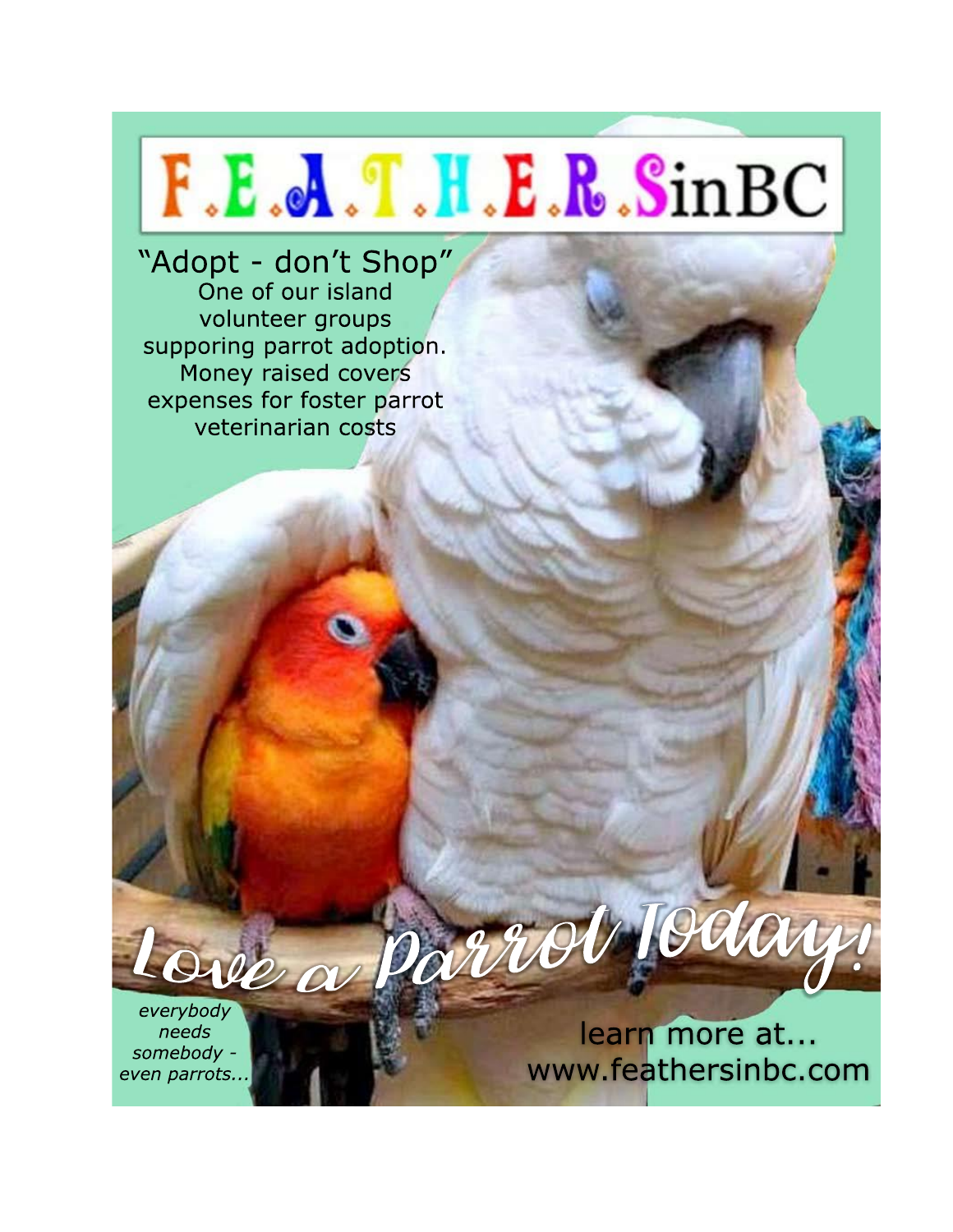## *So, what are the steps?*

Ideally, we work with relationships between parrots, their owners, and potential new homes. This takes time. The journey is the same for the smallest budgie to the largest Macaw.

We encourage you to start by talking to us on Facebook, Feathers in BC and our Feathers in BC club which offers you the chance to be more interactive with our parrots and their owners. Call us. Come to the next meeting - we meet 10 months of the year on the fourth Sunday of every month at St. Philip Church Hall, 1797 Cedar Road. We also have summer events.

So, you are passionate about parrots, you now have made a decision you would welcome a parrot in your life. Some of our members are willing to welcome you in their home and talk parrots and see how they have set up their areas. They will tell you how your home will work best for a parrot pet.

You may have an idea of what type of parrot you would like. We like you to do your research and have an open mind, as sometimes *the parrot picks you!*

The next thing we do, is visit your home, to talk about parrots, parrot hazards, noise issues, behaviour, etc. and help you make plans to manage the household's newest member. There is much thought and preparation in this as can be a long relationship.

We ask you to support us in our Fundraising events, we are all volunteers and we need the help, transportation, veterinary fees and good nutrition are expensive.

The parrot often comes with its own cage and as much information as we can give you on the parrot. However, there are still expenses. It costs \$50.00 to \$75.00 a month to feed a large parrot. Veterinary care after adoption is about \$300.00 a year. Of course, if support from FEATHERS is needed, we do step up to make sure your parrot stays well.

In the ideal world, we like you to visit the parrot you might adopt more than once and interact with it. Learn what it is eating, and how to move it around when it does not want to. Also, we need to confirm you have your family, if applicable, the strata or landlord on side if that is an issue. Birds can be noisy.

The biggest thing is to come with an open mind, as parrots are like people, they meet you and they watch and decide if it is a match. With trust, positive supportive care they will bond with you and your family. Sometimes it takes longer as the trust might have been lost in the last home, or they are grieving the loss of their home. Take the time to get to know the parrot.

We want you to have a coach/mentor. That way you have a place to ask questions between meetings and help you over the learning curve. The mentor often welcomes you into their home to learn to make birdie bread, etc.